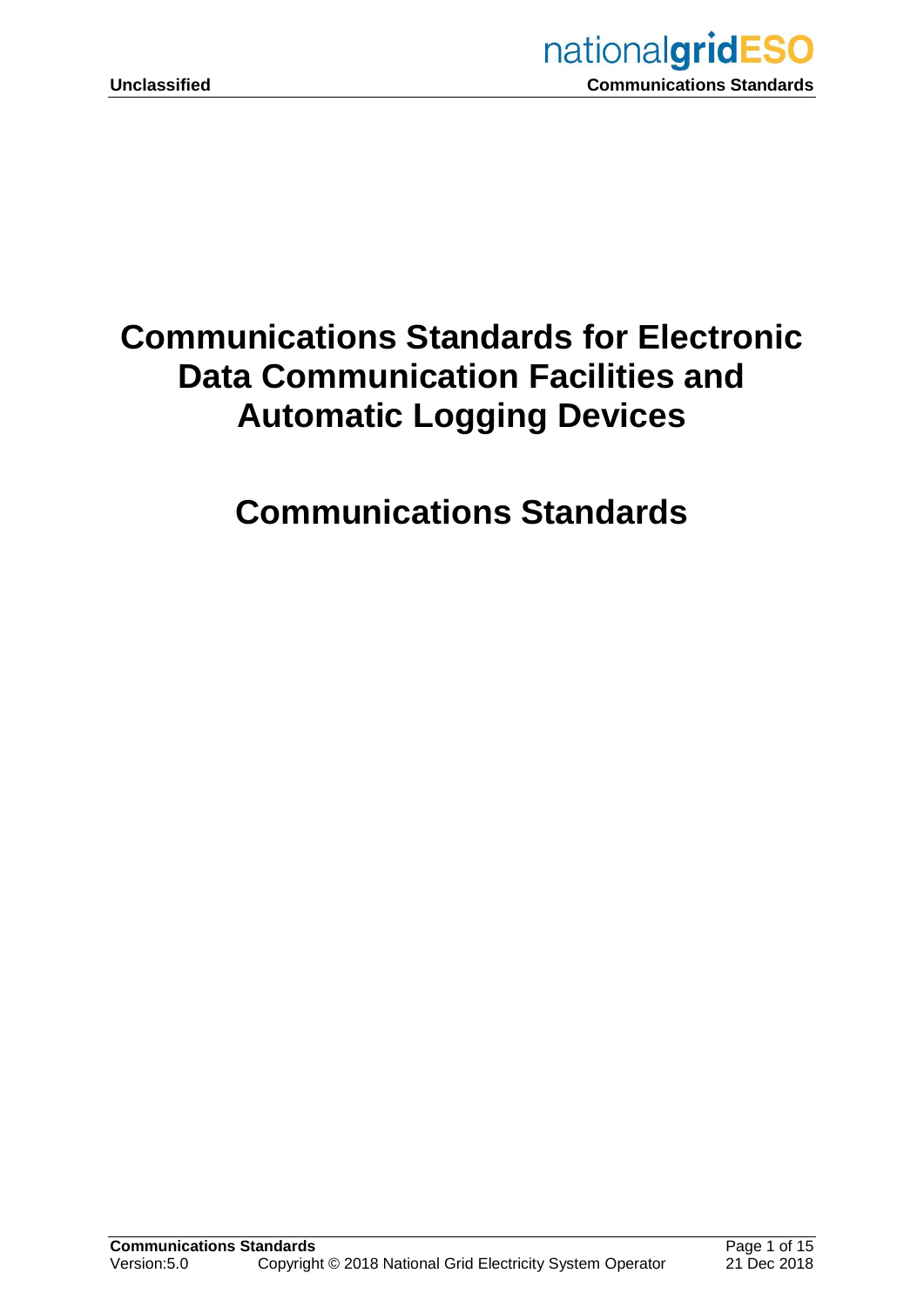## **Contents**

| 1.  |                 |  |  |  |
|-----|-----------------|--|--|--|
| 2.  |                 |  |  |  |
| 3.  |                 |  |  |  |
| 4.  |                 |  |  |  |
| 5.  |                 |  |  |  |
| 6.  |                 |  |  |  |
| 7.  |                 |  |  |  |
| 8.  |                 |  |  |  |
| 9.  |                 |  |  |  |
|     | 9.1.1<br>9.2.1  |  |  |  |
| 10. |                 |  |  |  |
| 11. | 12 <sup>1</sup> |  |  |  |
|     | Appendix A:     |  |  |  |
|     | Appendix B:     |  |  |  |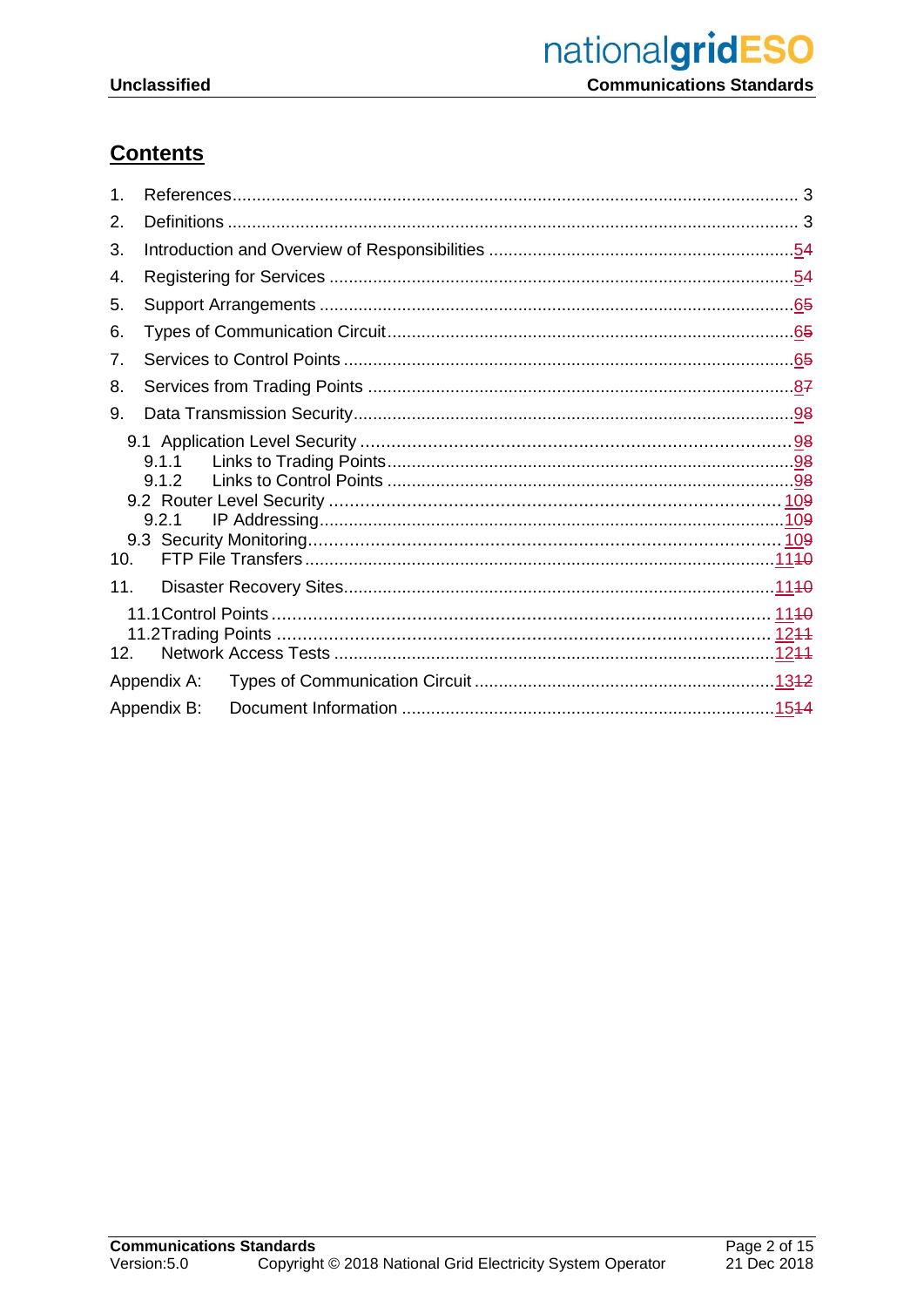## **1. References**

- 1. EDL Message Interface Specification [https://www.nationalgrid.com/uk/electricity/codes/grid-code/electrical-standardsdocuments-including-specifications-electronic]
- 2. EDT Interface Specification [https://www.nationalgrid.com/uk/electricity/codes/gridcode/electrical-standards-documents-including-specifications-electronic

## **2. Definitions**

The following working definitions are used for the purposes of this document.

| <b>Authorised Party</b><br>The person or persons nominated by a market participant, and<br>agreed by National Grid, for the purpose of operating and maintaining<br>communication circuits between the participant's premises and<br>National Grid's premises. This includes persons authorised to receive<br>details of security arrangements relating to such circuits, and to<br>request changes to participant account passwords.<br>The computer facility at a Control Point capable of receiving Bid-Offer<br>Automatic Logging<br>Acceptances and certain other instructions issued by NGE <sub>TSO</sub> in<br>Device<br>accordance with Grid Code BC2. This may be, subject to the time-<br>limits to be specified in the Grid Code, an Automatic Logging Device<br>(EDL) or an Automatic Logging Device (EDL*).<br>Has the meaning defined in the Grid Code<br><b>BM Participant</b><br><b>Control Point</b><br>The point at which a market participant receives Bid Offer<br>Acceptances and Ancillary Service instructions from National Grid<br>and submits Export & Import Limits and Dynamic Parameters to<br>National Grid. This would normally be a site from which the<br>participant exercises real-time control of demand, or in the case of a<br>power station, the point where this is physically controlled by the BM<br>Participant.<br><b>EDL</b> - Electronic<br>A term used to describe the National Grid application level protocol<br>used on communication links to Control Points. This is also used in a<br>Despatch &<br>Logging<br>more general sense to refer to the communication circuits between<br>National Grid and Control Points.<br>A company that provides EDL services including provision of EDL<br><b>EDL Managed</b><br>Service Provider<br>communication circuits or links<br>A term used to describe the transfer of submission files between<br><b>EDT - Electronic</b><br>Data Transfer<br>Trading Points and National Grid. This is also used in a general<br>sense to refer to the communication links between Trading Points<br>and National Grid.<br><b>Electronic Data</b><br>The computer facilities that allow a Trading Point or Control Point to<br>submit specified BM Unit Data and Ancillary Services data to NGET<br>Communication<br><b>Facilities</b><br>NGESO in accordance with Grid Code BC1 and BC2. These may be,<br>subject to the time-limits to be specified in the Grid Code, Electronic<br>Data Communication Facilities (EDL & EDT) or Electronic Data | <b>Term</b> | <b>Definition</b>                |
|--------------------------------------------------------------------------------------------------------------------------------------------------------------------------------------------------------------------------------------------------------------------------------------------------------------------------------------------------------------------------------------------------------------------------------------------------------------------------------------------------------------------------------------------------------------------------------------------------------------------------------------------------------------------------------------------------------------------------------------------------------------------------------------------------------------------------------------------------------------------------------------------------------------------------------------------------------------------------------------------------------------------------------------------------------------------------------------------------------------------------------------------------------------------------------------------------------------------------------------------------------------------------------------------------------------------------------------------------------------------------------------------------------------------------------------------------------------------------------------------------------------------------------------------------------------------------------------------------------------------------------------------------------------------------------------------------------------------------------------------------------------------------------------------------------------------------------------------------------------------------------------------------------------------------------------------------------------------------------------------------------------------------------------------------------------------------------------------------------------------------------------------------------------------------------------------------------------------------------------------------------------------------------------------------------------------------------------------------------------------------------------------------------------------------------------------------------------------------------------------------------------------------------------|-------------|----------------------------------|
|                                                                                                                                                                                                                                                                                                                                                                                                                                                                                                                                                                                                                                                                                                                                                                                                                                                                                                                                                                                                                                                                                                                                                                                                                                                                                                                                                                                                                                                                                                                                                                                                                                                                                                                                                                                                                                                                                                                                                                                                                                                                                                                                                                                                                                                                                                                                                                                                                                                                                                                                      |             |                                  |
|                                                                                                                                                                                                                                                                                                                                                                                                                                                                                                                                                                                                                                                                                                                                                                                                                                                                                                                                                                                                                                                                                                                                                                                                                                                                                                                                                                                                                                                                                                                                                                                                                                                                                                                                                                                                                                                                                                                                                                                                                                                                                                                                                                                                                                                                                                                                                                                                                                                                                                                                      |             |                                  |
|                                                                                                                                                                                                                                                                                                                                                                                                                                                                                                                                                                                                                                                                                                                                                                                                                                                                                                                                                                                                                                                                                                                                                                                                                                                                                                                                                                                                                                                                                                                                                                                                                                                                                                                                                                                                                                                                                                                                                                                                                                                                                                                                                                                                                                                                                                                                                                                                                                                                                                                                      |             |                                  |
|                                                                                                                                                                                                                                                                                                                                                                                                                                                                                                                                                                                                                                                                                                                                                                                                                                                                                                                                                                                                                                                                                                                                                                                                                                                                                                                                                                                                                                                                                                                                                                                                                                                                                                                                                                                                                                                                                                                                                                                                                                                                                                                                                                                                                                                                                                                                                                                                                                                                                                                                      |             |                                  |
|                                                                                                                                                                                                                                                                                                                                                                                                                                                                                                                                                                                                                                                                                                                                                                                                                                                                                                                                                                                                                                                                                                                                                                                                                                                                                                                                                                                                                                                                                                                                                                                                                                                                                                                                                                                                                                                                                                                                                                                                                                                                                                                                                                                                                                                                                                                                                                                                                                                                                                                                      |             |                                  |
|                                                                                                                                                                                                                                                                                                                                                                                                                                                                                                                                                                                                                                                                                                                                                                                                                                                                                                                                                                                                                                                                                                                                                                                                                                                                                                                                                                                                                                                                                                                                                                                                                                                                                                                                                                                                                                                                                                                                                                                                                                                                                                                                                                                                                                                                                                                                                                                                                                                                                                                                      |             |                                  |
|                                                                                                                                                                                                                                                                                                                                                                                                                                                                                                                                                                                                                                                                                                                                                                                                                                                                                                                                                                                                                                                                                                                                                                                                                                                                                                                                                                                                                                                                                                                                                                                                                                                                                                                                                                                                                                                                                                                                                                                                                                                                                                                                                                                                                                                                                                                                                                                                                                                                                                                                      |             |                                  |
|                                                                                                                                                                                                                                                                                                                                                                                                                                                                                                                                                                                                                                                                                                                                                                                                                                                                                                                                                                                                                                                                                                                                                                                                                                                                                                                                                                                                                                                                                                                                                                                                                                                                                                                                                                                                                                                                                                                                                                                                                                                                                                                                                                                                                                                                                                                                                                                                                                                                                                                                      |             |                                  |
|                                                                                                                                                                                                                                                                                                                                                                                                                                                                                                                                                                                                                                                                                                                                                                                                                                                                                                                                                                                                                                                                                                                                                                                                                                                                                                                                                                                                                                                                                                                                                                                                                                                                                                                                                                                                                                                                                                                                                                                                                                                                                                                                                                                                                                                                                                                                                                                                                                                                                                                                      |             |                                  |
|                                                                                                                                                                                                                                                                                                                                                                                                                                                                                                                                                                                                                                                                                                                                                                                                                                                                                                                                                                                                                                                                                                                                                                                                                                                                                                                                                                                                                                                                                                                                                                                                                                                                                                                                                                                                                                                                                                                                                                                                                                                                                                                                                                                                                                                                                                                                                                                                                                                                                                                                      |             |                                  |
|                                                                                                                                                                                                                                                                                                                                                                                                                                                                                                                                                                                                                                                                                                                                                                                                                                                                                                                                                                                                                                                                                                                                                                                                                                                                                                                                                                                                                                                                                                                                                                                                                                                                                                                                                                                                                                                                                                                                                                                                                                                                                                                                                                                                                                                                                                                                                                                                                                                                                                                                      |             |                                  |
|                                                                                                                                                                                                                                                                                                                                                                                                                                                                                                                                                                                                                                                                                                                                                                                                                                                                                                                                                                                                                                                                                                                                                                                                                                                                                                                                                                                                                                                                                                                                                                                                                                                                                                                                                                                                                                                                                                                                                                                                                                                                                                                                                                                                                                                                                                                                                                                                                                                                                                                                      |             |                                  |
|                                                                                                                                                                                                                                                                                                                                                                                                                                                                                                                                                                                                                                                                                                                                                                                                                                                                                                                                                                                                                                                                                                                                                                                                                                                                                                                                                                                                                                                                                                                                                                                                                                                                                                                                                                                                                                                                                                                                                                                                                                                                                                                                                                                                                                                                                                                                                                                                                                                                                                                                      |             |                                  |
|                                                                                                                                                                                                                                                                                                                                                                                                                                                                                                                                                                                                                                                                                                                                                                                                                                                                                                                                                                                                                                                                                                                                                                                                                                                                                                                                                                                                                                                                                                                                                                                                                                                                                                                                                                                                                                                                                                                                                                                                                                                                                                                                                                                                                                                                                                                                                                                                                                                                                                                                      |             |                                  |
|                                                                                                                                                                                                                                                                                                                                                                                                                                                                                                                                                                                                                                                                                                                                                                                                                                                                                                                                                                                                                                                                                                                                                                                                                                                                                                                                                                                                                                                                                                                                                                                                                                                                                                                                                                                                                                                                                                                                                                                                                                                                                                                                                                                                                                                                                                                                                                                                                                                                                                                                      |             |                                  |
|                                                                                                                                                                                                                                                                                                                                                                                                                                                                                                                                                                                                                                                                                                                                                                                                                                                                                                                                                                                                                                                                                                                                                                                                                                                                                                                                                                                                                                                                                                                                                                                                                                                                                                                                                                                                                                                                                                                                                                                                                                                                                                                                                                                                                                                                                                                                                                                                                                                                                                                                      |             |                                  |
|                                                                                                                                                                                                                                                                                                                                                                                                                                                                                                                                                                                                                                                                                                                                                                                                                                                                                                                                                                                                                                                                                                                                                                                                                                                                                                                                                                                                                                                                                                                                                                                                                                                                                                                                                                                                                                                                                                                                                                                                                                                                                                                                                                                                                                                                                                                                                                                                                                                                                                                                      |             |                                  |
|                                                                                                                                                                                                                                                                                                                                                                                                                                                                                                                                                                                                                                                                                                                                                                                                                                                                                                                                                                                                                                                                                                                                                                                                                                                                                                                                                                                                                                                                                                                                                                                                                                                                                                                                                                                                                                                                                                                                                                                                                                                                                                                                                                                                                                                                                                                                                                                                                                                                                                                                      |             |                                  |
|                                                                                                                                                                                                                                                                                                                                                                                                                                                                                                                                                                                                                                                                                                                                                                                                                                                                                                                                                                                                                                                                                                                                                                                                                                                                                                                                                                                                                                                                                                                                                                                                                                                                                                                                                                                                                                                                                                                                                                                                                                                                                                                                                                                                                                                                                                                                                                                                                                                                                                                                      |             |                                  |
|                                                                                                                                                                                                                                                                                                                                                                                                                                                                                                                                                                                                                                                                                                                                                                                                                                                                                                                                                                                                                                                                                                                                                                                                                                                                                                                                                                                                                                                                                                                                                                                                                                                                                                                                                                                                                                                                                                                                                                                                                                                                                                                                                                                                                                                                                                                                                                                                                                                                                                                                      |             |                                  |
|                                                                                                                                                                                                                                                                                                                                                                                                                                                                                                                                                                                                                                                                                                                                                                                                                                                                                                                                                                                                                                                                                                                                                                                                                                                                                                                                                                                                                                                                                                                                                                                                                                                                                                                                                                                                                                                                                                                                                                                                                                                                                                                                                                                                                                                                                                                                                                                                                                                                                                                                      |             |                                  |
|                                                                                                                                                                                                                                                                                                                                                                                                                                                                                                                                                                                                                                                                                                                                                                                                                                                                                                                                                                                                                                                                                                                                                                                                                                                                                                                                                                                                                                                                                                                                                                                                                                                                                                                                                                                                                                                                                                                                                                                                                                                                                                                                                                                                                                                                                                                                                                                                                                                                                                                                      |             |                                  |
|                                                                                                                                                                                                                                                                                                                                                                                                                                                                                                                                                                                                                                                                                                                                                                                                                                                                                                                                                                                                                                                                                                                                                                                                                                                                                                                                                                                                                                                                                                                                                                                                                                                                                                                                                                                                                                                                                                                                                                                                                                                                                                                                                                                                                                                                                                                                                                                                                                                                                                                                      |             |                                  |
|                                                                                                                                                                                                                                                                                                                                                                                                                                                                                                                                                                                                                                                                                                                                                                                                                                                                                                                                                                                                                                                                                                                                                                                                                                                                                                                                                                                                                                                                                                                                                                                                                                                                                                                                                                                                                                                                                                                                                                                                                                                                                                                                                                                                                                                                                                                                                                                                                                                                                                                                      |             |                                  |
|                                                                                                                                                                                                                                                                                                                                                                                                                                                                                                                                                                                                                                                                                                                                                                                                                                                                                                                                                                                                                                                                                                                                                                                                                                                                                                                                                                                                                                                                                                                                                                                                                                                                                                                                                                                                                                                                                                                                                                                                                                                                                                                                                                                                                                                                                                                                                                                                                                                                                                                                      |             |                                  |
|                                                                                                                                                                                                                                                                                                                                                                                                                                                                                                                                                                                                                                                                                                                                                                                                                                                                                                                                                                                                                                                                                                                                                                                                                                                                                                                                                                                                                                                                                                                                                                                                                                                                                                                                                                                                                                                                                                                                                                                                                                                                                                                                                                                                                                                                                                                                                                                                                                                                                                                                      |             |                                  |
|                                                                                                                                                                                                                                                                                                                                                                                                                                                                                                                                                                                                                                                                                                                                                                                                                                                                                                                                                                                                                                                                                                                                                                                                                                                                                                                                                                                                                                                                                                                                                                                                                                                                                                                                                                                                                                                                                                                                                                                                                                                                                                                                                                                                                                                                                                                                                                                                                                                                                                                                      |             |                                  |
|                                                                                                                                                                                                                                                                                                                                                                                                                                                                                                                                                                                                                                                                                                                                                                                                                                                                                                                                                                                                                                                                                                                                                                                                                                                                                                                                                                                                                                                                                                                                                                                                                                                                                                                                                                                                                                                                                                                                                                                                                                                                                                                                                                                                                                                                                                                                                                                                                                                                                                                                      |             |                                  |
|                                                                                                                                                                                                                                                                                                                                                                                                                                                                                                                                                                                                                                                                                                                                                                                                                                                                                                                                                                                                                                                                                                                                                                                                                                                                                                                                                                                                                                                                                                                                                                                                                                                                                                                                                                                                                                                                                                                                                                                                                                                                                                                                                                                                                                                                                                                                                                                                                                                                                                                                      |             |                                  |
|                                                                                                                                                                                                                                                                                                                                                                                                                                                                                                                                                                                                                                                                                                                                                                                                                                                                                                                                                                                                                                                                                                                                                                                                                                                                                                                                                                                                                                                                                                                                                                                                                                                                                                                                                                                                                                                                                                                                                                                                                                                                                                                                                                                                                                                                                                                                                                                                                                                                                                                                      |             |                                  |
|                                                                                                                                                                                                                                                                                                                                                                                                                                                                                                                                                                                                                                                                                                                                                                                                                                                                                                                                                                                                                                                                                                                                                                                                                                                                                                                                                                                                                                                                                                                                                                                                                                                                                                                                                                                                                                                                                                                                                                                                                                                                                                                                                                                                                                                                                                                                                                                                                                                                                                                                      |             |                                  |
|                                                                                                                                                                                                                                                                                                                                                                                                                                                                                                                                                                                                                                                                                                                                                                                                                                                                                                                                                                                                                                                                                                                                                                                                                                                                                                                                                                                                                                                                                                                                                                                                                                                                                                                                                                                                                                                                                                                                                                                                                                                                                                                                                                                                                                                                                                                                                                                                                                                                                                                                      |             |                                  |
|                                                                                                                                                                                                                                                                                                                                                                                                                                                                                                                                                                                                                                                                                                                                                                                                                                                                                                                                                                                                                                                                                                                                                                                                                                                                                                                                                                                                                                                                                                                                                                                                                                                                                                                                                                                                                                                                                                                                                                                                                                                                                                                                                                                                                                                                                                                                                                                                                                                                                                                                      |             |                                  |
|                                                                                                                                                                                                                                                                                                                                                                                                                                                                                                                                                                                                                                                                                                                                                                                                                                                                                                                                                                                                                                                                                                                                                                                                                                                                                                                                                                                                                                                                                                                                                                                                                                                                                                                                                                                                                                                                                                                                                                                                                                                                                                                                                                                                                                                                                                                                                                                                                                                                                                                                      |             | Communication Facilities (EDT*). |
| The complete system used by NGESO and the BM Participant for Bid<br><b>EDL</b>                                                                                                                                                                                                                                                                                                                                                                                                                                                                                                                                                                                                                                                                                                                                                                                                                                                                                                                                                                                                                                                                                                                                                                                                                                                                                                                                                                                                                                                                                                                                                                                                                                                                                                                                                                                                                                                                                                                                                                                                                                                                                                                                                                                                                                                                                                                                                                                                                                                       |             |                                  |
| Communication<br>Offer Acceptances and Ancillary Service instructions, and submitting                                                                                                                                                                                                                                                                                                                                                                                                                                                                                                                                                                                                                                                                                                                                                                                                                                                                                                                                                                                                                                                                                                                                                                                                                                                                                                                                                                                                                                                                                                                                                                                                                                                                                                                                                                                                                                                                                                                                                                                                                                                                                                                                                                                                                                                                                                                                                                                                                                                |             |                                  |
| <b>Export &amp; Import Limits and Dynamic Parameters</b><br><b>System</b>                                                                                                                                                                                                                                                                                                                                                                                                                                                                                                                                                                                                                                                                                                                                                                                                                                                                                                                                                                                                                                                                                                                                                                                                                                                                                                                                                                                                                                                                                                                                                                                                                                                                                                                                                                                                                                                                                                                                                                                                                                                                                                                                                                                                                                                                                                                                                                                                                                                            |             |                                  |
| <b>Trading Party</b><br>The owners and/or operators of a Trading Point.                                                                                                                                                                                                                                                                                                                                                                                                                                                                                                                                                                                                                                                                                                                                                                                                                                                                                                                                                                                                                                                                                                                                                                                                                                                                                                                                                                                                                                                                                                                                                                                                                                                                                                                                                                                                                                                                                                                                                                                                                                                                                                                                                                                                                                                                                                                                                                                                                                                              |             |                                  |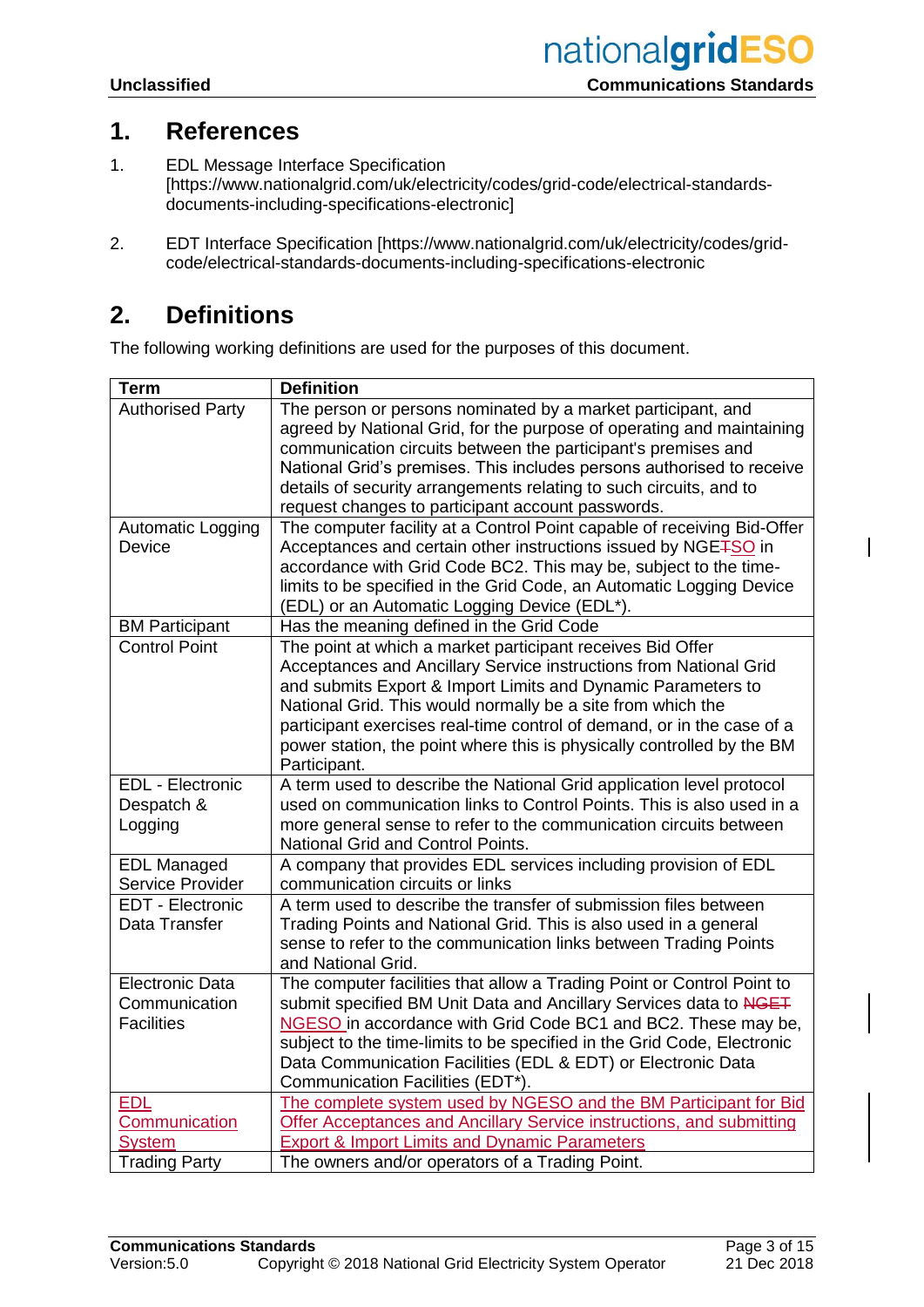# nationalgridESO

### **Unclassified Communications Standards**

| The point, designated by a market participant, from where Physical<br>Notifications, Export & Import Limits and Bid Offer Data prices are<br>submitted to National Grid. |
|--------------------------------------------------------------------------------------------------------------------------------------------------------------------------|
|                                                                                                                                                                          |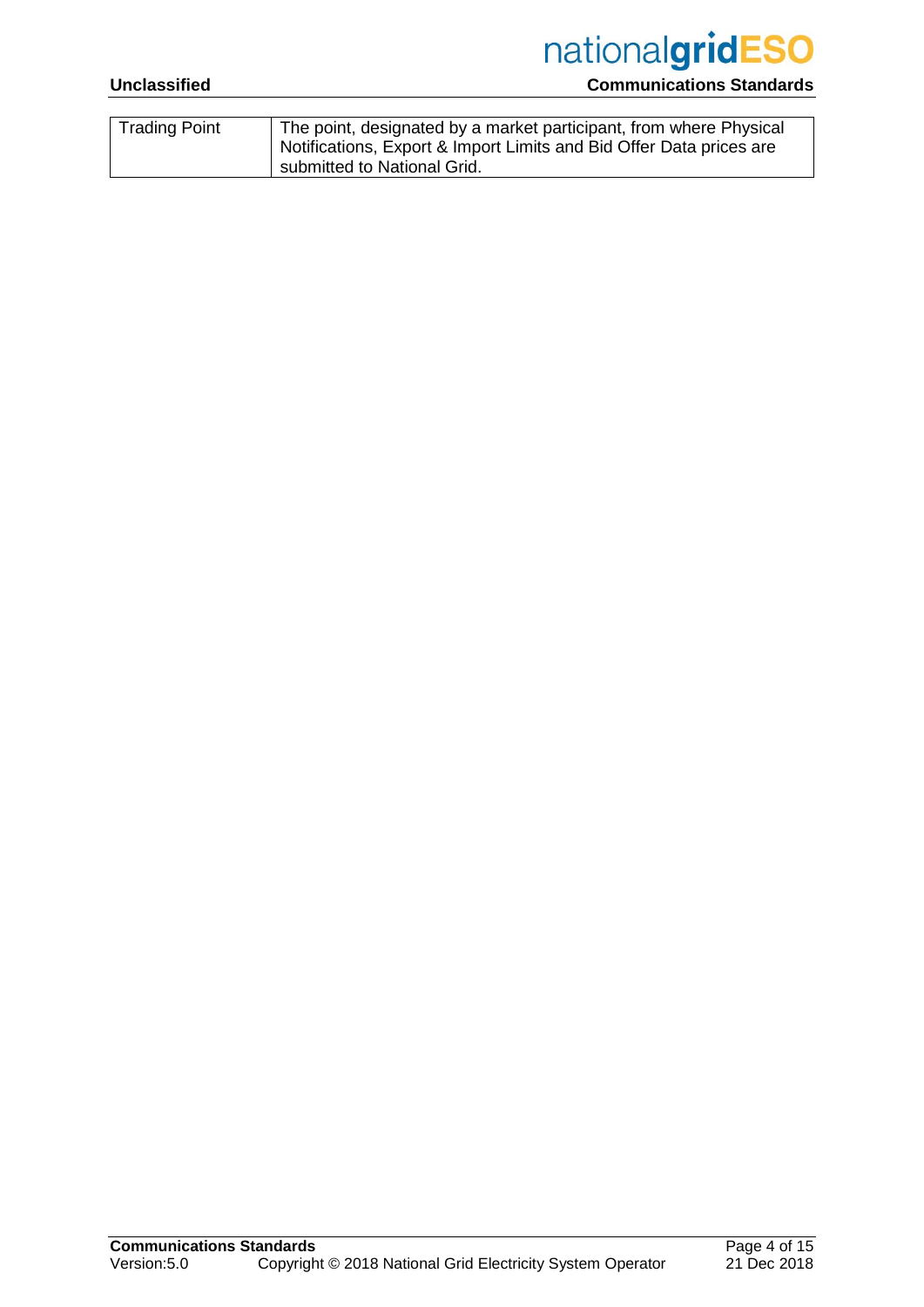## **3. Introduction and Overview of Responsibilities**

This document defines the National Grid standard for connection of communication links from Trading Points and Control Points to the National Grid Operational Wide Area Network (WAN). The standards cover the physical means of implementing communication circuits and associated routing, protocol and security arrangements.

Compliance with these communication standards is a condition of approval of requests for connections into the National Grid Operational WAN. This includes EDL and EDT circuits to participant main sites and participant DR sites.

The scope of this document does not include the server platforms, software applications or workstations which utilise the communication links, although some details of application protocols are included for completeness.

The submission of Bid Offer Acceptances to Control Points is a National Grid activity, and National Grid therefore normally elect to provide and own EDL communication circuits to Control Points. The requirement for Automatic Logging Devices to be installed at Control Points, and therefore EDL communication circuits, is specified in Grid Code CC.6.5.8. Where requested by market participants, National Grid shall use its discretion to decide whether to provide EDL link(s) to:

- A Control Point not covered by the provisions of CC.6.5.8
- A point other than the Control Point

The number of EDL links provided to a Control Point is at the discretion of National Grid, being dependent upon the operational need for this facility at the sites in question.

It is a Trading Party responsibility to submit Physical Notifications, Export & Import Limits and Bid Offer Data prices to National Grid, and therefore provide and own the circuits from Trading Points to National Grid.

It should be noted that submissions of Dynamic Parameters and short term Export & Import Limits (i.e.: up to 4 hours ahead of real time) are made from Control Points, and such submissions will therefore take place over the EDL circuits which are also used by National Grid for Bid Offer Acceptances and other instructions. Longer term submissions of Export and Import Limits must be made via EDT links.

In those cases where National Grid provide and own communication links to a Control Point which is also designated as a Trading Point, the standard arrangement is to have separate circuits for EDL purposes and EDT purposes; i.e. these services do not share common communication links.

## **4. Registering for Services**

Companies wishing to register for new EDL and EDT services, or wishing to undertake modifications to existing services, should send an e-mail précis of their requirements to National Grid at [bmu.registration@nationalgrid.com.](mailto:bmu.registration@nationalgrid.com)

If the query concerns the registration of new Balancing Mechanism Units (BMUs), details of the procedures involved will be provided via return e-mail.

In the case of requests for new or modified communication links for EDL or EDT purposes, a questionnaire will be sent out in response to e-mail enquiries.

Completing and returning this questionnaire is the first step in the approval process for communication links into the National Grid Operational WAN. Following receipt of the completed questionnaire, applicants will receive a follow-up telephone call from National Grid to discuss their requirements.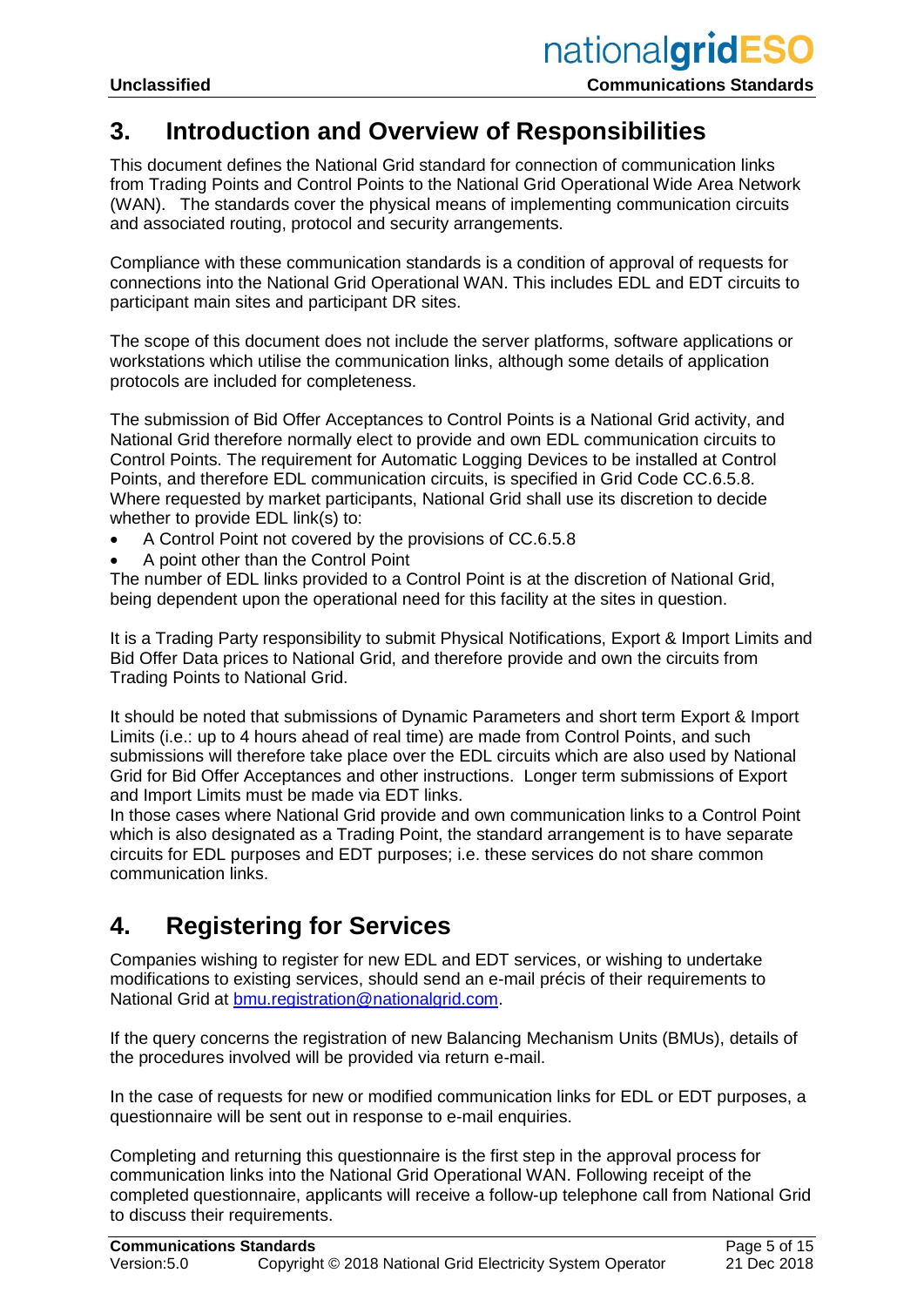## **5. Support Arrangements**

Although each of the communication circuits has a designated formal owner, as defined in section 3.0 above, the practical maintenance and operation of these circuits requires the active cooperation of parties at both ends of the circuit and the Multi-Protocol Label Switching (MPLS) provider.

It is the formal responsibility of each Trading Party to diagnose and resolve faults and problems on the EDT communication services to their Trading Point. This excludes responsibility for the core communication infrastructure located within National Grid's communications provider's MPLS network, but includes responsibility for the communication circuits between the Trading Party and the MPLS network and the EDT routers which terminate these services on the Trading Party premises.

National Grid will, however, provide Trading Parties with reasonable assistance in diagnosing and correcting problems on their EDT communication services.

The maintenance of EDL links is the formal responsibility of National Grid; this includes the communication circuits and also the EDL communication router which is usually located at each Control Point. The boundary of responsibility is the Local Area Network (LAN) port on the EDL router; i.e. National Grid responsibility does not extend to any networks or network devices which may be connected to the EDL router. Beyond this boundary point maintenance and support is the responsibility of the BM Participant

BM Participants and their agents are expected to provide National Grid with reasonable assistance to resolve faults and problems on EDL communication services.

Faults should be reported to the National Grid Service Desk on 0800 917 7111 or 0800 085 4806 (overseas callers should use +44 870 521 6121) and quote EDL or EDT as appropriate. This will ensure that the Service Desk engage the correct resolver group.

## **6. Types of Communication Circuit**

The types of communication circuit are described in Appendix A.

## **7. Services to Control Points**

National Grid will provide a Main Route to each Control Point, and may also elect to provide an Alternate Route depending upon the extent of demand or generation which is controlled from that point. The standard for these is described in Appendix A.

In circumstances where National Grid and the BM Participant agree to provide communications to a location other than the Control Point, then National Grid will provide communications to this location, and the BM Participant will be responsible for onward communications to the Control Point. All EDL Managed Service Providers must conform to the requirements in this standard. National Grid reserve the right not to provide EDL to this other location until these requirements are met. In these situations, on National Grid's request, system architecture arrangements shall be shared with National Grid.

Main Routes and Alternate Routes will terminate at geographically separate National Grid premises, with onward linking via the National Grid Operational WAN.

National Grid will provide, install and configure a router to terminate EDL services at each Control Point, hosting site or alternative location agreed with the BM Participant. Maintenance and operation of the routers is a National Grid responsibility.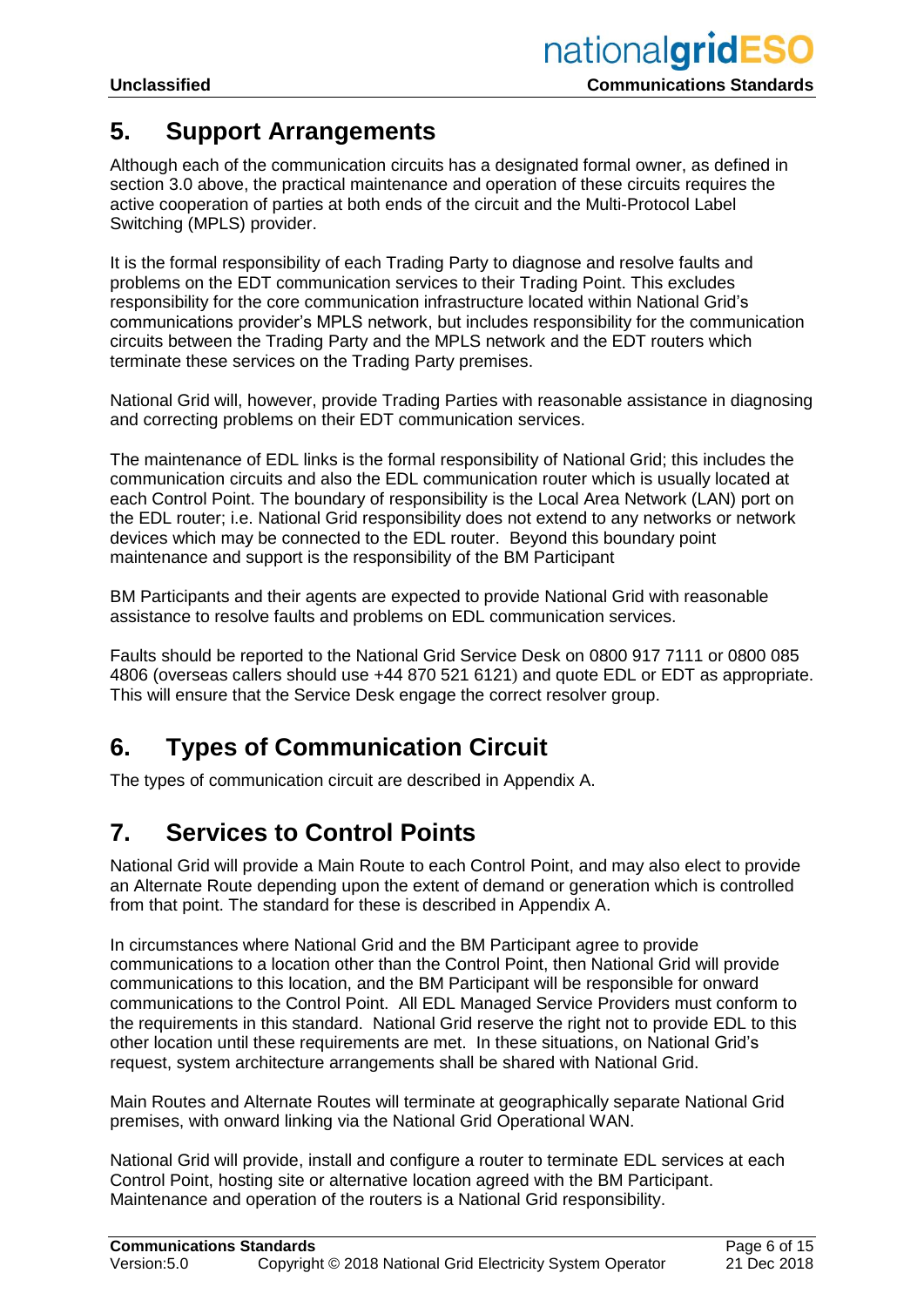The network protocol used over these links is restricted to IPv4, with Border Gateway Protocol (BGP or eBGP) for the exchange of routing information. The use of other routing protocols or static routes is not permitted for this purpose.

The application level protocol is as referenced in the Electrical Standards annex to the Grid Code General Conditions. Further details of the EDL application protocol are given in Reference 1.

Where control telephony is provided to Control Points, this may be delivered via separate communication circuits to the services used for EDL, however National Grid may elect to share communications circuits for both EDL and Control Telephony.

National Grid will act as custodian of all network addresses which communicate with the National Grid Operational WAN, and will allocate Registered Private IP Addresses for EDL at Control Points in accordance with the National Grid standard addressing scheme. These are the only addresses which may be used by Automatic Logging Devices for communication with National Grid.

#### **Alternative EDL Arrangements**

Where National Grid and the BM Participant agree that National Grid will provide communications to a point other than the Control Point, then the resilience, support and redundancy requirements for the onward communication system to the Control Point is the responsibility of the BM Participant and must comply with the following requirements to ensure that systemic risks are mitigated:

- 1. Data in transit is:
	- a. protected between the end user device(s) and the service
	- b. protected internally within the service
	- c. protected between the service and other services (e.g. where APIs are exposed)
- 2. The means of communication should be either of the following:
	- a. Use a dedicated circuit replicating the current EDL leased line;
	- b. If using an internet based connection:
		- i. IpSec VPN to
		- ii. Minimum of, cryptographic algorithm based on:
			- 1. Key length 128 bit
			- 2. Symmetric key algorithm: CAST AES-128
			- 3. Hashing algorithm SHA-256
		- iii. Security event and alarm monitoring, making National Grid aware of significant breaches
- 3. The BM Participant shall ensure that independent penetration tests and vulnerability assessments are carried out on the hosted environment at least annually, based upon HMG National Cyber Security Centre Cyber Essentials [\(https://www.cyberessentials.ncsc.gov.uk/\)](https://www.cyberessentials.ncsc.gov.uk/). Any consequent issues and remediation plans must be shared with National Grid ESO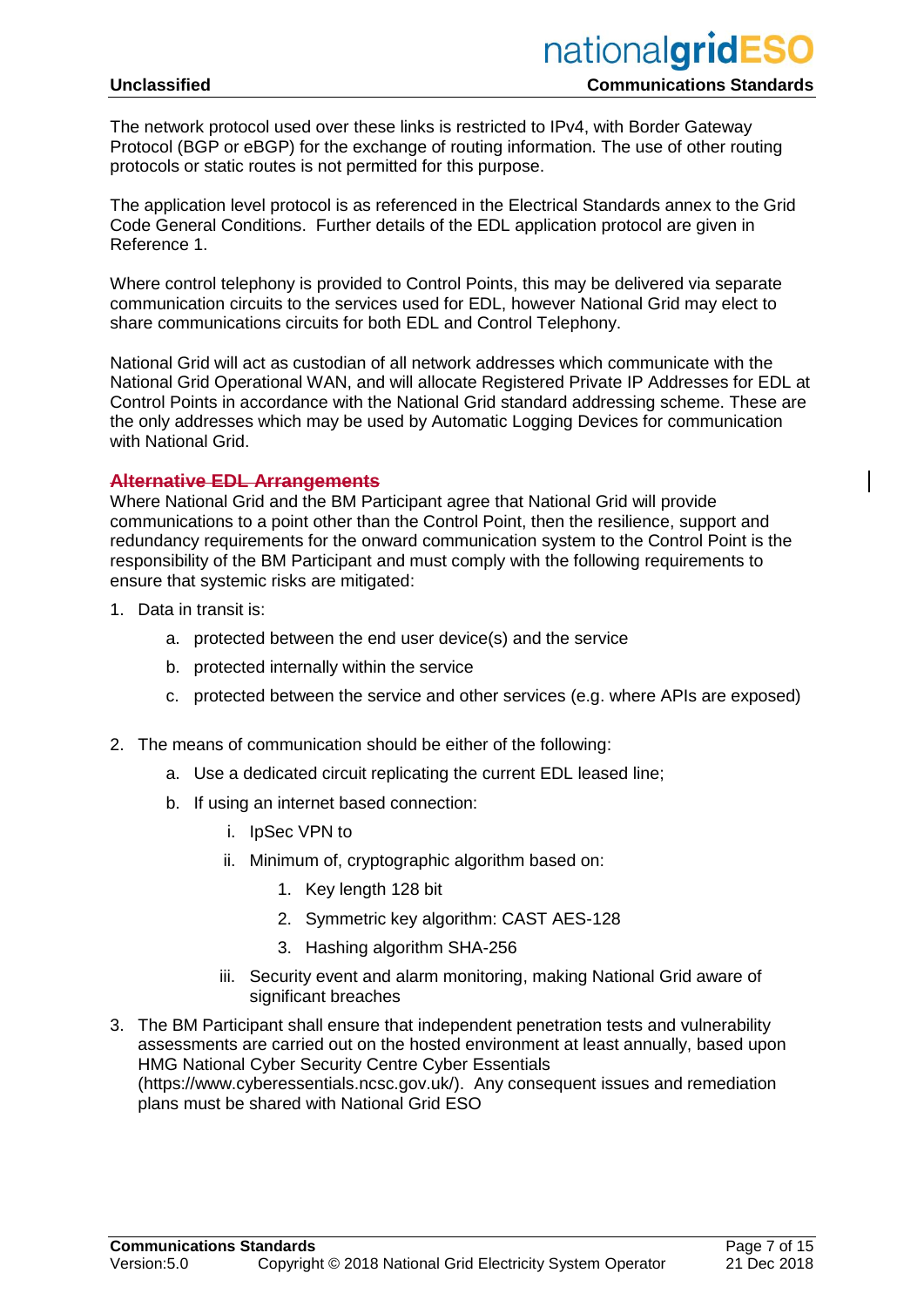4. The following table shows the fix times, availability and redundancy requirements for the EDL Ceommunication sSystem

| <b>Total MW</b><br>capacity at risk<br>/ affected | No. of<br><b>BM Units</b><br>at risk /<br>affected | <b>Fix</b><br>Time<br>within | Average<br>Availability                                                | Redundancy <sup>1</sup>                                                                                                                       | <b>Mains</b><br>Indepen<br>dence <sup>2<math>3</math></sup> |
|---------------------------------------------------|----------------------------------------------------|------------------------------|------------------------------------------------------------------------|-----------------------------------------------------------------------------------------------------------------------------------------------|-------------------------------------------------------------|
| $0 - 100$ MW                                      | n/a                                                | 12 hrs<br>24/7               | $<$ 12 hrs<br>downtime pa                                              | Not specified                                                                                                                                 | <b>Not</b><br>specified                                     |
| $100MW - 1 GW$                                    | n/a                                                | 12 hrs<br>24/7               | $< 4$ hrs<br>downtime pa                                               | Dual redundancy on<br>communication links <sup>4</sup>                                                                                        | 24 hrs                                                      |
| 1 GW – 3 GW                                       | $\leq$ 20                                          |                              |                                                                        |                                                                                                                                               |                                                             |
| $1$ GW $-$ 3 GW                                   | $>20$                                              | 12 hrs<br>24/7               | $<$ 4 hrs<br>downtime pa,<br>or $<$ 1 hr<br>downtime pa<br>(preferred) | Dual redundancy on<br>comms links.<br>Preferred dual redundancy<br>throughout system (no<br>single event <sup>5</sup> will remove<br>service) | 24 hrs                                                      |
| $> 3$ GW                                          | n/a                                                | 12 hrs<br>24/7               | $<$ 1 hr<br>downtime pa                                                | Dual redundancy<br>throughout system (no<br>single event <sup>5</sup> will remove<br>service)                                                 | 48 hrs                                                      |

- <span id="page-7-0"></span>5. The BM Participant must tell National Grid ESO (via [bmu.registration@nationalgrid.com\)](mailto:bmu.registration@nationalgrid.com) which EDL Managed Service Provider they intend using. National Grid ESO may review the individual arrangements on a case by case basis and track whether the underlying risks, e.g. multiple EDL Managed Service Providers inadvertently using the same Datacentre, to ensure that this standard is met and that the risks have been mitigated sufficiently
- 6. The health of the communications route through to the Control Point must be indicated back to National Grid to ensure National Grid's Control Room knows whether electronic instructions will get to the Control Point in question
- 7. If an EDL Managed Service Provider is identified by HMG NCSC as an "Operator of Essential Services" (OES), the service will be subject to the HMG NIS Directive

If necessary National Grid ESO may revert to standard EDL arrangements to the Control Point.

## **8. Services from Trading Points**

National Grid will expect the Trading Party to implement communication links for EDT using one or more of the circuit types described in Appendix A.

Where a Trading Party provides an Alternate Route, it is recommended that this terminates on geographically separate National Grid premises to the Main Route, with onward linking via the National Grid Operational WAN.

 <sup>1</sup> Where National Grid has a communication link to the Control Point and to the EDL Managed Service Provider, then National Grid may use this to provide additional redundancy

<sup>&</sup>lt;sup>2</sup> Subject to the Emergency and Restoration Code which, if applicable, takes precedence over these requirements

<sup>3</sup> Where dual links are specified, Mains Independence applies to both links. If the Control Point includes generators that have black start contracts with National Grid, then the entire EDL communication system must have mains independence for a minimum of 48 hours

<sup>4</sup> E.g. loss of a cable duct should not impact service

<sup>5</sup> E.g. loss of a remote Control Point or Datacentre should not impact service. Geographic redundancy of at least 60km between remote Control Points or Datacentres required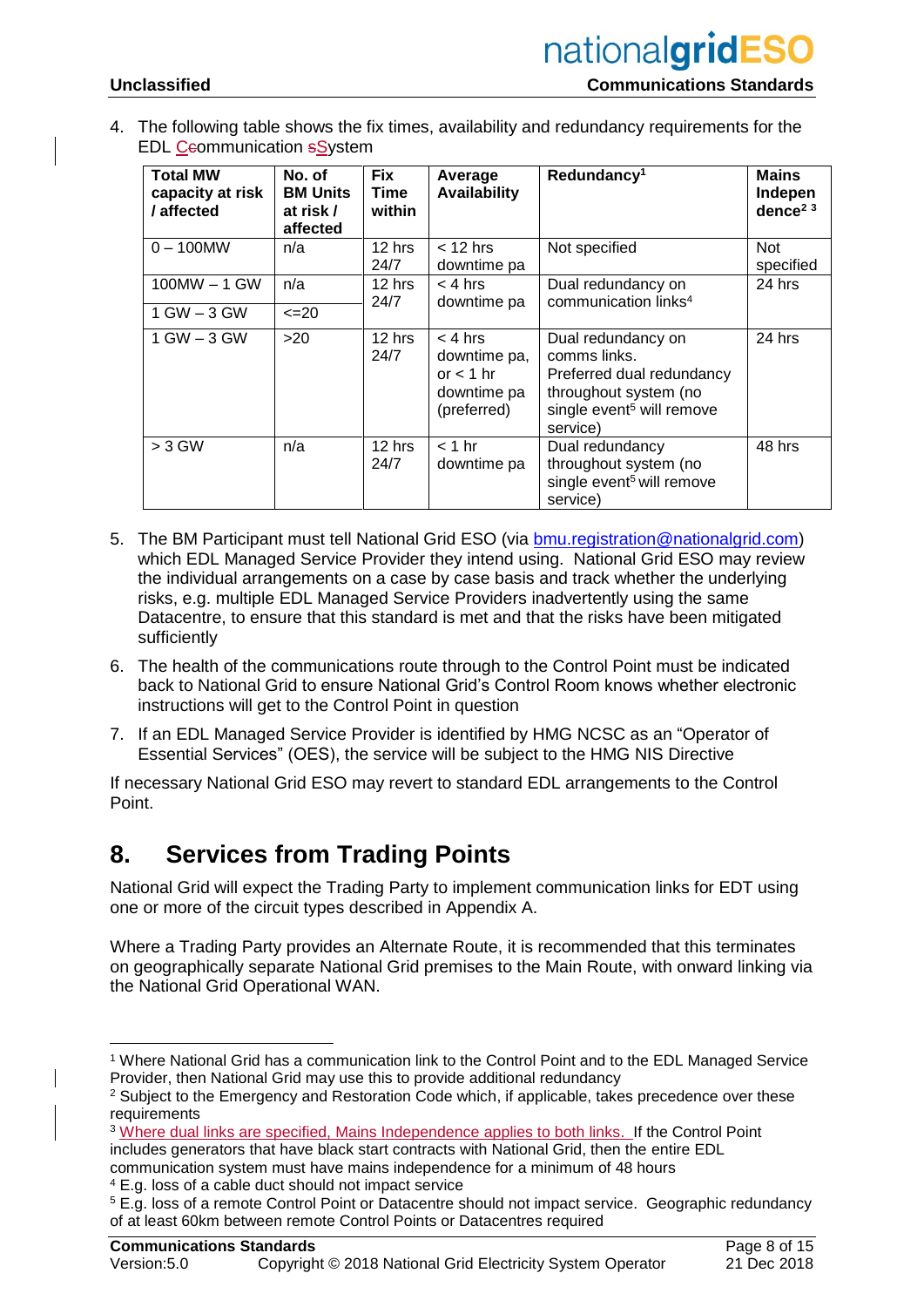#### **Unclassified Communications Standards**

Participants who do not wish to provide an Alternate Route may wish to utilise an ISDN service as their Main Route, rather than an MPLS Circuit. This is because an ISDN service, which operates as a dial-up link, may be rapidly reconfigured to communicate with alternative National Grid sites, such as the National Grid DR site. In contrast to this, it would take a period of weeks to establish a new Dedicated Circuit to the National Grid DR site.

Participants who opt for a single communications route are also advised that they will lose the ability to submit data to National Grid if their sole Main Route fails, until such time as the route is returned to service.

The National Grid recommended standard for termination of all routes at the Trading Point premises is a Cisco router or compatible alternative.

The Trading Party must agree their selected options with National Grid in advance of placing any orders for communication circuits.

The network protocol used over the links will be IPv4, with Border Gateway Protocol (BGP or eBGP) for exchange of routing information. The use of other routing protocols or static routes is not permitted for this purpose.

Exchange of data is as referenced in the Electrical Standards annex to the Grid Code General Conditions. Further details of the EDT FTP file formats are given in Reference 2.

National Grid will act as custodian of all network addresses which communicate with the National Grid Operational WAN, and will allocate Registered Private IP Addresses for EDT to Trading Parties in accordance with the National Grid standard addressing scheme. These are the only addresses which may be used by Electronic Data Communication Facilities for communication with National Grid.

## **9. Data Transmission Security**

## **9.1 Application Level Security**

### 9.1.1 **Links to Trading Points**

Each link from a Trading Point will have an EDT account on National Grid servers which is dedicated for use by that Trading Party only. The accounts will have the minimum access rights which are necessary for data transfer. Submission accounts will have write-only access to a single directory, and notification accounts will have read-only access to a single directory.

The changing of EDT account passwords is carried out at the discretion of participants, and it is recommended that this be done at minimum intervals of 90 days. Participants wishing to change their passwords should submit an e-mail notification to National Grid at [bmu.registration@nationalgrid.com.](mailto:bmu.registration@nationalgrid.com)

National Grid will respond to these requests by contacting one of the Authorised Parties previously nominated by the Participant, and agreeing details and timing of the required change.

### 9.1.2 **Links to Control Points**

EDL links to Control Points will use direct application-to-application data transfer using the National Grid-specific Master Message Server and Client Message Server protocol. This protocol has built in security mechanisms, under which client connections are automatically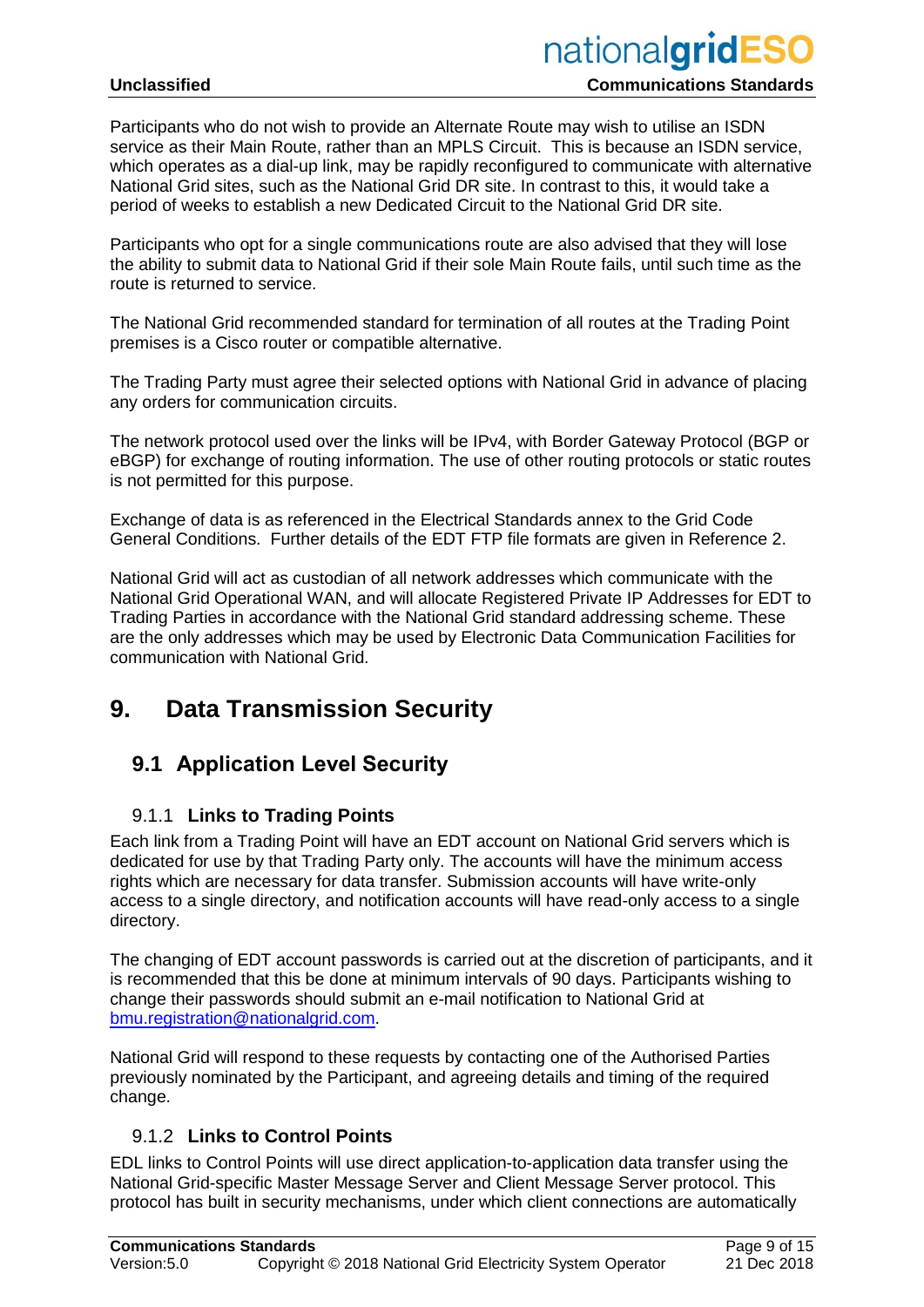established by National Grid's Master Message Server to the remote EDL Client Server. There are no manual password changes associated with these protocols.

## 9.2 **Router Level Security**

#### 9.2.1 **IP Addressing**

All routed connections will be firewalled at the National Grid end of the circuit, to restrict access rights to designated source and origin IP addresses only, via designated network IP addresses.

ISDN routes will have the additional protection of Point-to-Point Protocol (PPP). Under this protocol the routers at both ends of the link are configured with a password, and exchange of passwords is necessary before any data can be passed in either direction.

In order to ensure that participant data can pass through National Grid firewalls participants should only use the Registered IP Address assigned to them by National Grid at the time their communication links are commissioned. A number of options are available to accommodate the Registered IP address within individual participant addressing schemes:

- i. Use the IP address as a native address where this does not conflict with existing participant addressing schemes.
- ii. Use dual-homed servers with two Network Interface Cards to co-reside in two different addressing domains.
- iii. The BM Participant implements Network Address Translation.

Option (iii) is the most commonly implemented configuration on participant EDT services, and is used by National Grid on all EDL services to Control Points. Further advice on this topic can be obtained via e-mail to [bmu.registration@nationalgrid.com.](mailto:bmu.registration@nationalgrid.com)

## 9.3 **Security Monitoring**

National Grid will carry out routine security monitoring of external communication links to the National Grid Operational WAN. In the event that activity upon any external link presents a threat to network integrity, the links may be blocked, and associated access rights suspended until the situation is resolved. The circumstances in which this action may be taken include the following: -

- i. There is reasonable cause to believe that the links are being used for unauthorised purposes, or being accessed by unauthorised parties.
- ii. Breaches of agreed security arrangements on client premises jeopardise the peripheral security of the National Grid network.
- iii. Excessive levels of data traffic are detected upon the links, which is outside normal operational parameters to the extent that the ability of application servers to process the data is put at risk.
- iv. Corrupt or abnormally formatted data is received which presents a risk to application processing.

National Grid will normally make all reasonable efforts to contact the parties concerned before any action is taken to block a communications link. The blocking of links without any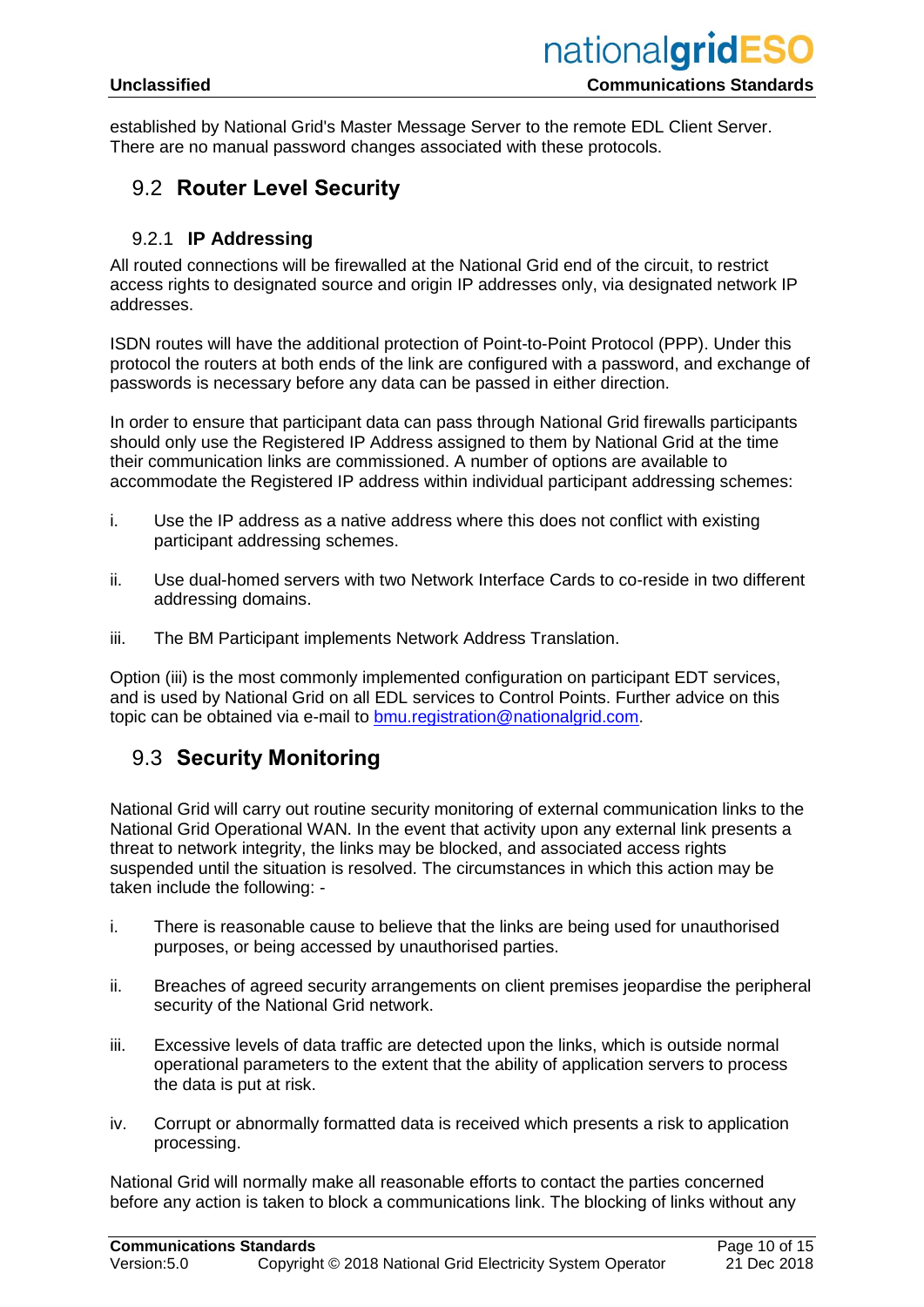warning will only occur in circumstances where there is an immediate and unacceptable risk to National Grid's operational networks and/or systems.

Access to authorised user accounts on National Grid servers will also be monitored for security purposes. Where three successive failed login attempts are made upon such an account, the account will be frozen until the authorised user of the account contacts National Grid support on the telephone number given in section 5.0 and a new password (and if necessary a new user ID) is issued.

## **10. FTP File Transfers**

The standard method used by Trading Parties to transfer EDT submission files to National Grid is via FTP (File Transfer Protocol), with submission files 'pushed' to the submission directories and corresponding notification files 'pulled' from notification directories. The following guidelines should be followed in relation to this: -

- i. Participants should only establish FTP connections to National Grid servers when they have data to submit, or notifications to retrieve. FTP connections should not be left 'permanently' open.
- ii. FTP connections should be terminated when submission of data is complete and notification of this has been received. Participants should not rely upon National Grid's inactivity timeout for this purpose.
- iii. National Grid currently supports a maximum of 3 concurrent FTP sessions from any single Trading Party EDT account.
- iv. Participants should not send rapid sequences of FTP connection requests at short intervals to National Grid. This may be construed as abnormal traffic and could result in the disconnection of the participant's link.
- v. It is, however, permissible to poll National Grid servers with FTP connection requests at intervals when submissions are due to be sent, or notifications are awaited. The interval between successive connection requests should be no less than 20 seconds.
- vi. Once established, a single FTP connection can be used to alternately push submission files and pull notification files.

## **11. Disaster Recovery Sites**

## **11.1 Control Points**

National Grid will not normally provide Disaster Recovery communication circuits relating to the loss of Control Points. The loss of a site on which a Control Point is situated would normally imply that the physical plant controlled from there is no longer available to accept instructions.

Exceptions to this may be made from time to time at the discretion of National Grid in cases where a Control Point is acting as a Control Agent for a number of geographically dispersed supply or demand blocks. When making such decisions, National Grid will take into account the total amount of supply or demand which is under control, and the operational need to reestablish electronic despatch if the Control Agent site is lost.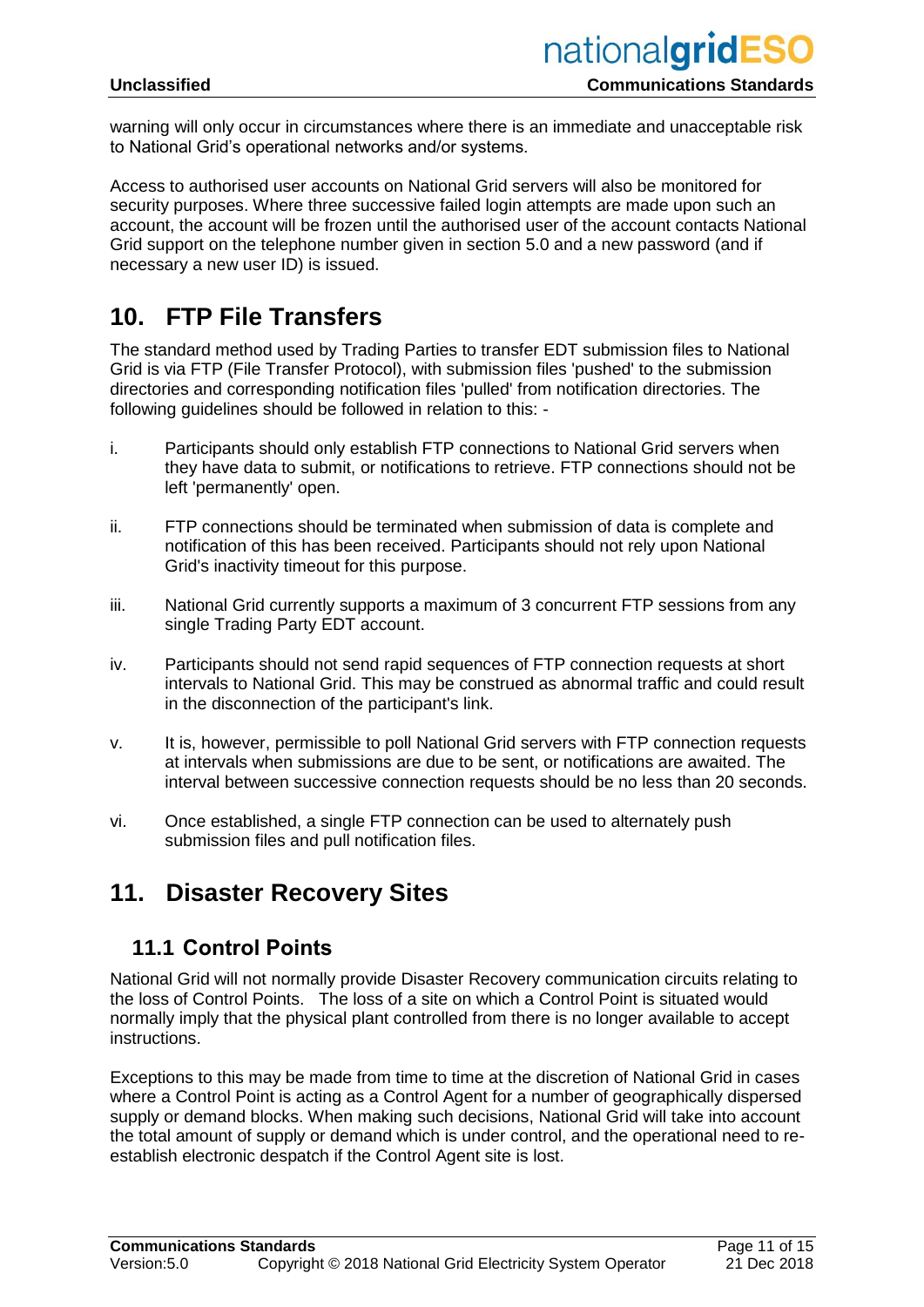## **11.2 Trading Points**

Requests for communication circuits to Trading Party DR sites should be submitted for approval in exactly the same way as requests for connections to Trading Party main sites. If approved, then National Grid will assign a specific IP address for use by the Trading Party for their DR servers. This will be a different IP address to that assigned for the main site servers.

In the event that participants lose facilities at their main site and need to invoke DR facilities, then the National Grid Operational WAN should already be configured to allow access from the IP address assigned for DR use. It may, however, be necessary to contact National Grid support (on the telephone number given in section 5.0) for other reasons, for example to align EDT sequence numbers.

## **12. Network Access Tests**

All new communication circuits to the National Grid Operational WAN must undergo Network Access Tests (NATs) before they can be approved for the transfer of live operational data. These tests are normally conducted using offline servers within National Grid.

If participants are commissioning new EDL or EDT servers, additional tests to confirm the functionality of the application software running upon the servers are also needed. This may also apply when participants make software modifications to their existing servers. Participants should contact National Grid on [bmu.registration@nationalgrid.com](mailto:bmu.registration@nationalgrid.com) at an early stage in drawing up their programme of work in order to determine the extent of testing required, and to agree any test dates.

All tests, whether involving network access or application software, shall be agreed in advance with National Grid.

Where participants are undertaking development work at the same time as they are running existing production systems, National Grid may assign an additional IP address to the participant to use for development system testing.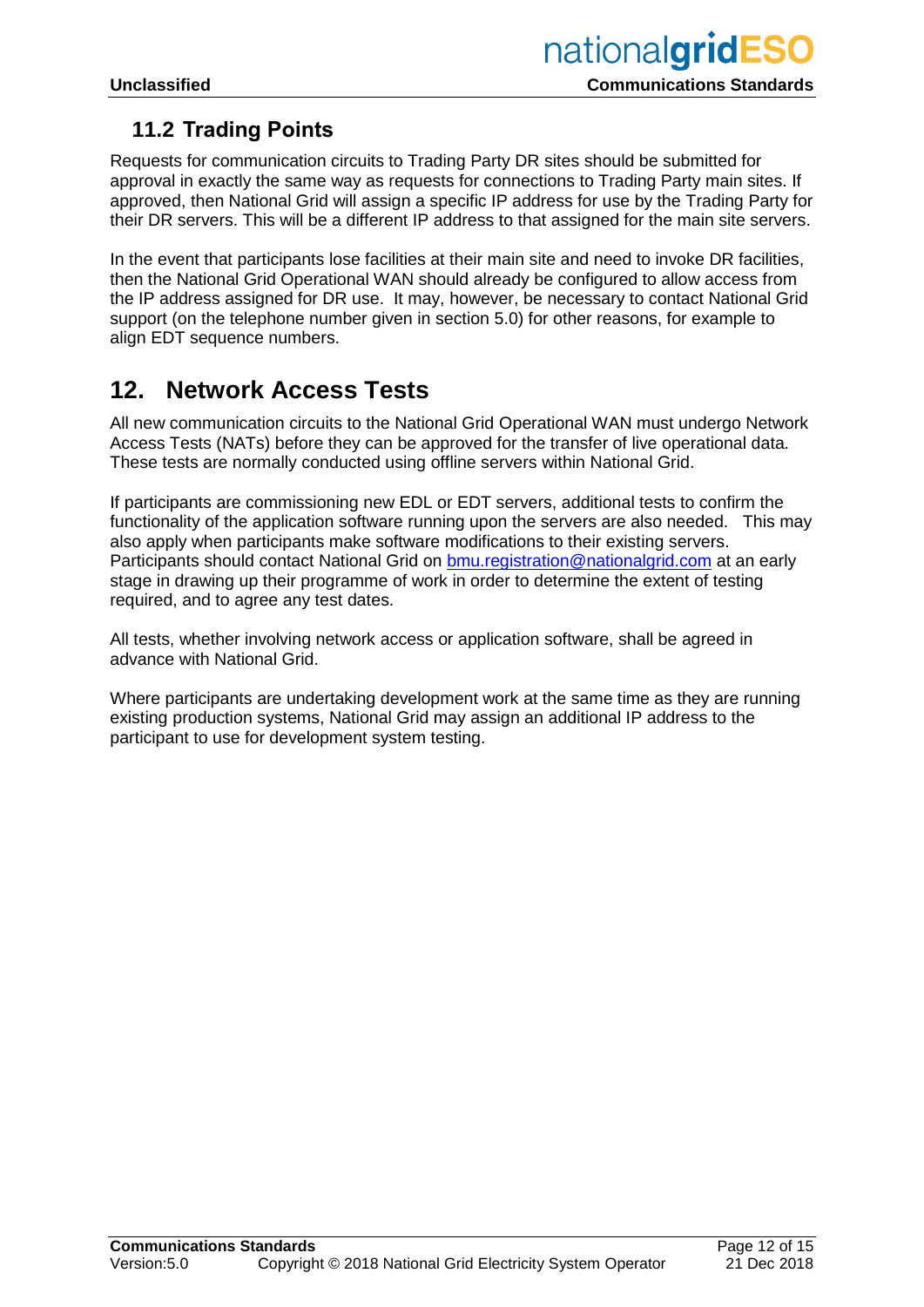## **Appendix A: Types of Communication Circuit**

#### **MPLS (Multi-Protocol Label Switching) Circuit**

MPLS circuits are now used for EDL connections because legacy KiloStream private circuits are no longer available. MPLS networks assign labels to customer's data which allows routing decisions to be made by the network infrastructure. MPLS also allows data streams to be segregated enabling separate virtual private circuits to be delivered via the Service Provider's network.

Trading Parties wishing to order MPLS circuits for EDT should contact National Grid to discuss their requirements before placing orders. Orders should be placed with the same MPLS provider that National Grid use. This ensures connection to the correct virtual private network in order to access National Grid services. Primary and Secondary (backup) connections can be made using this service.

#### **ISDN Dial-up Circuit**

The standard for these is a 64 kbit/s ISDN service, with Primary Rate ISDN presentation on National Grid premises and Basic Rate ISDN presentation to the Trading Party or Control Point.

As this is a dial-up service, Trading Parties ordering ISDN links for EDT purposes do not have to specify presentation details for the National Grid end of the service. Trading Parties should still notify National Grid in advance of placing orders for ISDN services, however, in order to ensure that capacity is reserved for them on the National Grid primary channels.

ISDN services provided by National Grid for EDL at Control Points are reserved exclusively as Alternate EDL routes. These ISDN services must not be used for any other purpose.

#### **Private Circuit (legacy – no longer available)**

The legacy connection method for EDL and EDT was KiloStream Private Circuits which were 64 kbit/s synchronous point circuits with X21 presentation.

However, BT has ceased to supply KiloStream Private Circuits from March 2016, and will withdraw support for existing circuits by March 2020. Consequently, National Grid are no longer using BT KiloStream for new EDL orders and have initiated a programme to replace existing KiloStream circuits used for EDL with MPLS circuits.

Trading Parties using BT KiloStream circuits for EDT purposes should make arrangements for their replacement, contacting National Grid before any orders are placed so that the form of presentation can be agreed.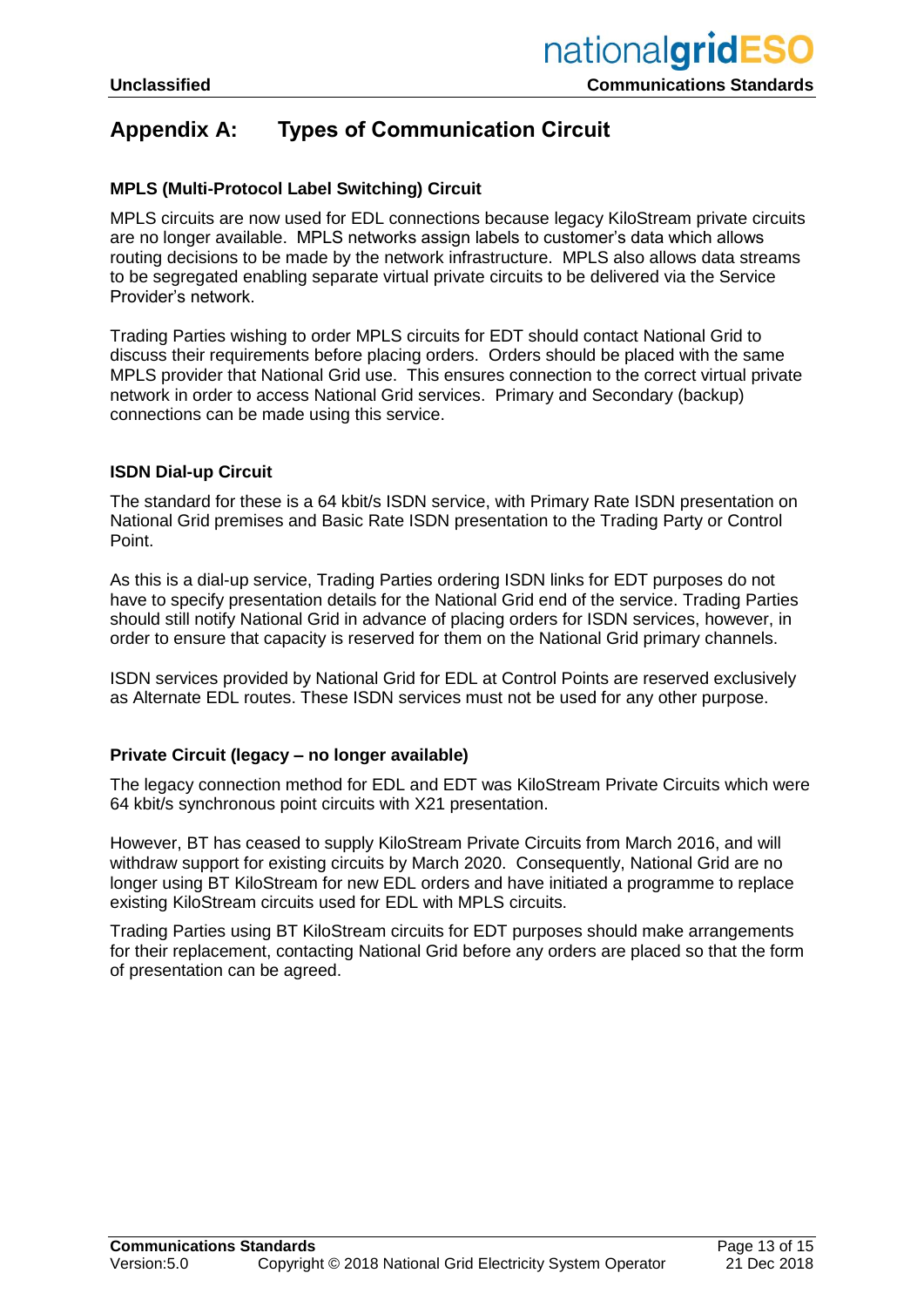#### **Schematic Diagrams:** The diagrams below show the various circuit types

#### **Example 1: EDL MPLS Circuit with ISDN Back-up – Control Point**



<sup>†</sup> For enhanced resilience, NG may elect to provide a separate Router. The separate Router may be deployed at an separate location<br>an separate location<br>(subject to agreement with the BM Participant)

#### **Example 3: EDT MPLS Circuit (Separate circuit to Data Centre 2 may be provided for resilience)**

| œ<br>NG Router<br>National Grid Data Centre 1                             |                                                                | MPLS*<br>Network | * The Trading Party may elect to<br>use only ISDN                  | <b>Contract</b><br><b>Trading Point Router</b><br><b>Trading Point</b> |
|---------------------------------------------------------------------------|----------------------------------------------------------------|------------------|--------------------------------------------------------------------|------------------------------------------------------------------------|
| Ownership and Support Responsibility<br>National Grid<br><b>NG Router</b> | BM Participant or Trading Party<br><b>Trading Party Router</b> |                  | Automatic Logging Device (Server or PC running EDL) BM Participant |                                                                        |